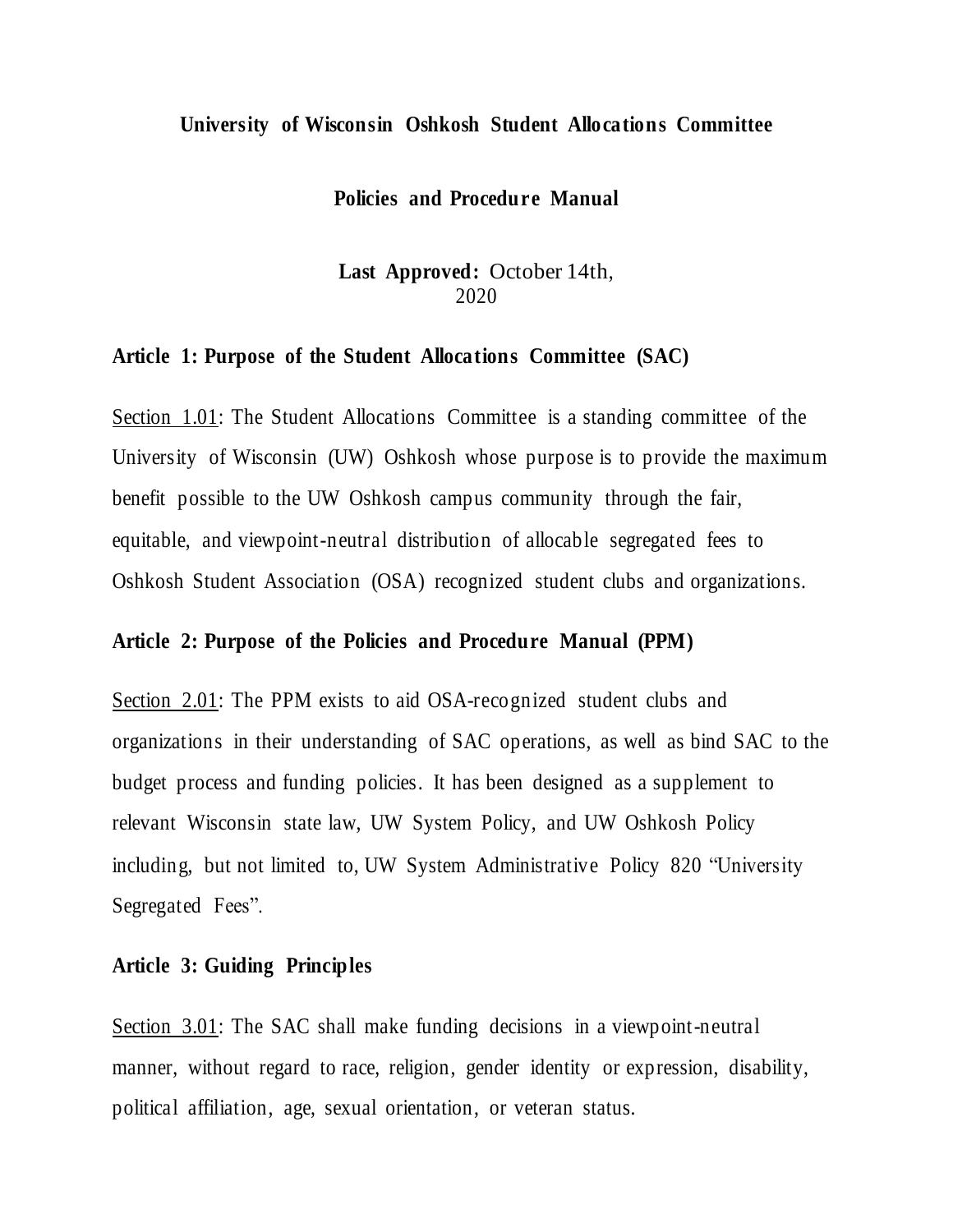Section 3.02: The committee operates on a zero-base budget model. Each group must justify their entire budget each year.

Section 3.03: SAC budget increase will generally be limited to a maximum of 3% annually, subject to the discretion of SAC and the finalized budget from the UW Board of Regents.

## **Article 4: Recognized Student Clubs and Organizations Funding Eligibility**

Section 4.01: Clubs and organizations must meet the following criteria to qualify for SAC funding:

a.) The club or organization is officially recognized by OSA;

- b.) Organizational membership has to be open to all UW Oshkosh Students; and
- c.) Club sports are not eligible for funding through SAC.

## **Article 5: Budget Process**

Section 5.01: Prior to submitting a budget, all clubs and organizations must have a representative attend the Budget Managers' Meeting in the fall, or take other action as directed by the Chair of SAC.

Section 5.02: OSA-recognized student clubs and organizations wishing to receive SAC funding for the following academic year must submit their budgets in the manner detailed during the Budget Managers' Meeting, or as otherwise communicated by the Chair of SAC. SAC reserves the right to reject any budgets that fail to meet guidelines set at the Budget Managers' meeting or as otherwise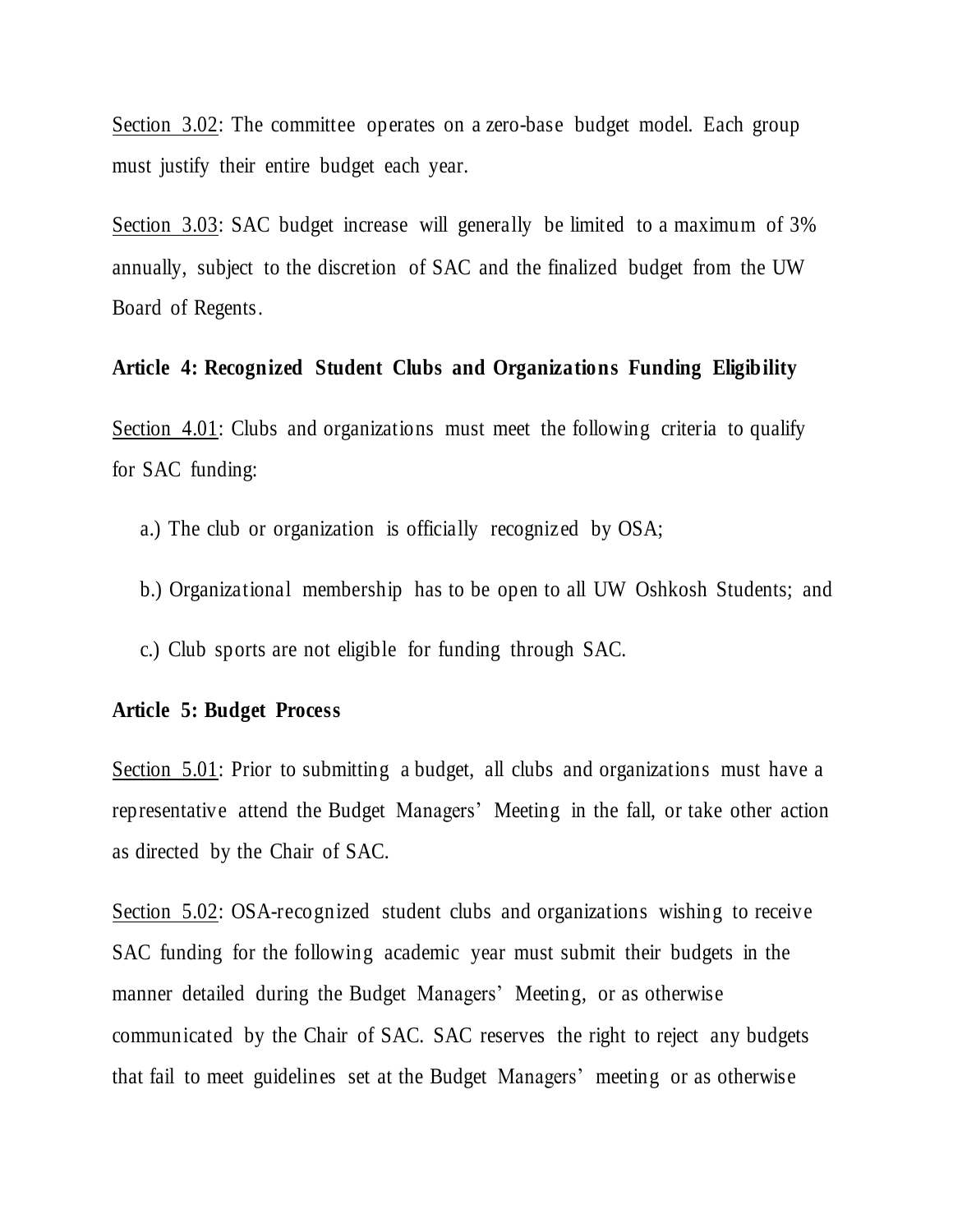communicated by the Chair of SAC. SAC will not accept any budgets that are submitted past the budget deadline.

Section 5.03: OSA-recognized student clubs and organizations will be given the opportunity to present their budgets to the SAC through a budget hearing process.

Section 5.04: Following the SAC's determination of final budget allocations, OSArecognized student organizations will receive notification from SAC. From the time this notification is sent, clubs and organizations wishing to appeal their allocated budgets have two weeks to do so using the process described in Article 11 of this document.

#### **Article 6: Unexpected Expense Form**

Section 6.01: Any OSA-recognized organizations may requests additional funds for the current year may be presented as an unexpected expense. Approved unexpected expenses are generally limited to groups requesting additional funds due to unexpected costs that could not h ave been accounted for within the current budget. The number of Unexpected Expense Forms and the amount an organization is able to request annually will be decided by the SAC in the fall of each year.

Section 6.02: Upon completion of the Unexpected Expense form, the group must speak to the SAC Chair or Controller about any requirements or other required forms or documentation, and to set up a presentation time.

### **Article 7: Limitations for Use of SAC Funds**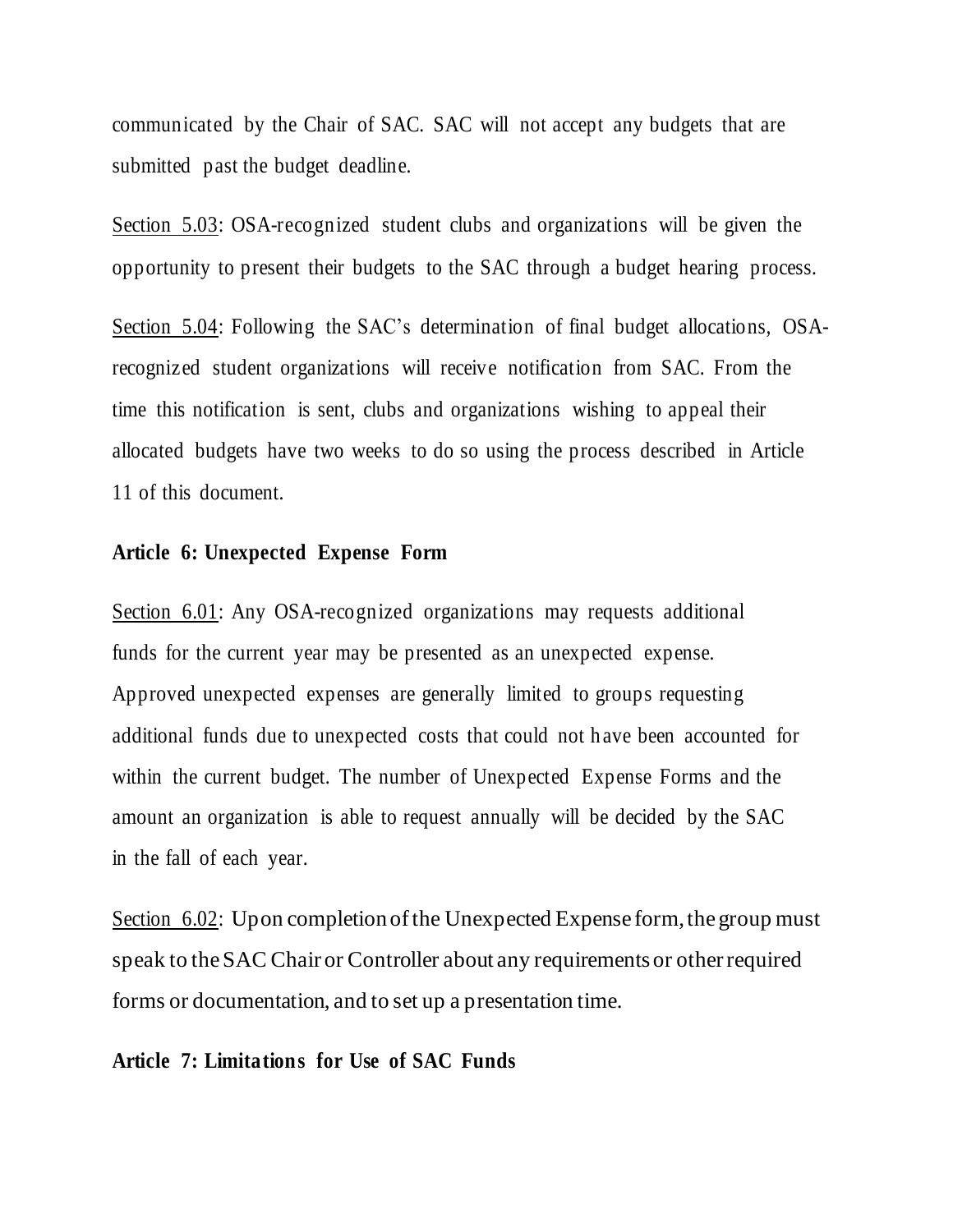Section 7.01: Funds which have been allocated and are available to a group through their university account remain under SAC's ownership and control. The committee only authorizes organizations to use funding for specific purposes.

Section 7.02: Organizations may only use SAC funding for the specific costs, events, and programs that were requested and approved during the budget request. Any changes in budgetary spending must be approved by the committee before the allocated dollars are spent.

Section 7.03: An organization's total expenses in each line item may not exceed the amount budgeted for that line on the revised budget without first receiving express permission from the committee.

Section 7.04: An organization's expenses for each fiscal year may not exceed the total amount budgeted for that year. If an organization's expenses for the year exceed the budgeted amount, the difference may be taken from the next year's budget. At the end of the fiscal year, unspent SAC funds are recycled back into the allocation system.

Section 7.05: The University through SAC will retain ownership of all equipment purchased by an organization. Should the organization cease to exist, it is the responsibility of the organization's executive board and advisor to ensure all equipment purchased through SAC funding is returned to SAC.

### **Article 8: SAC Funding Practices**

Section 8.01: Gift cards and gift certificates may not be purchased using SAC funding.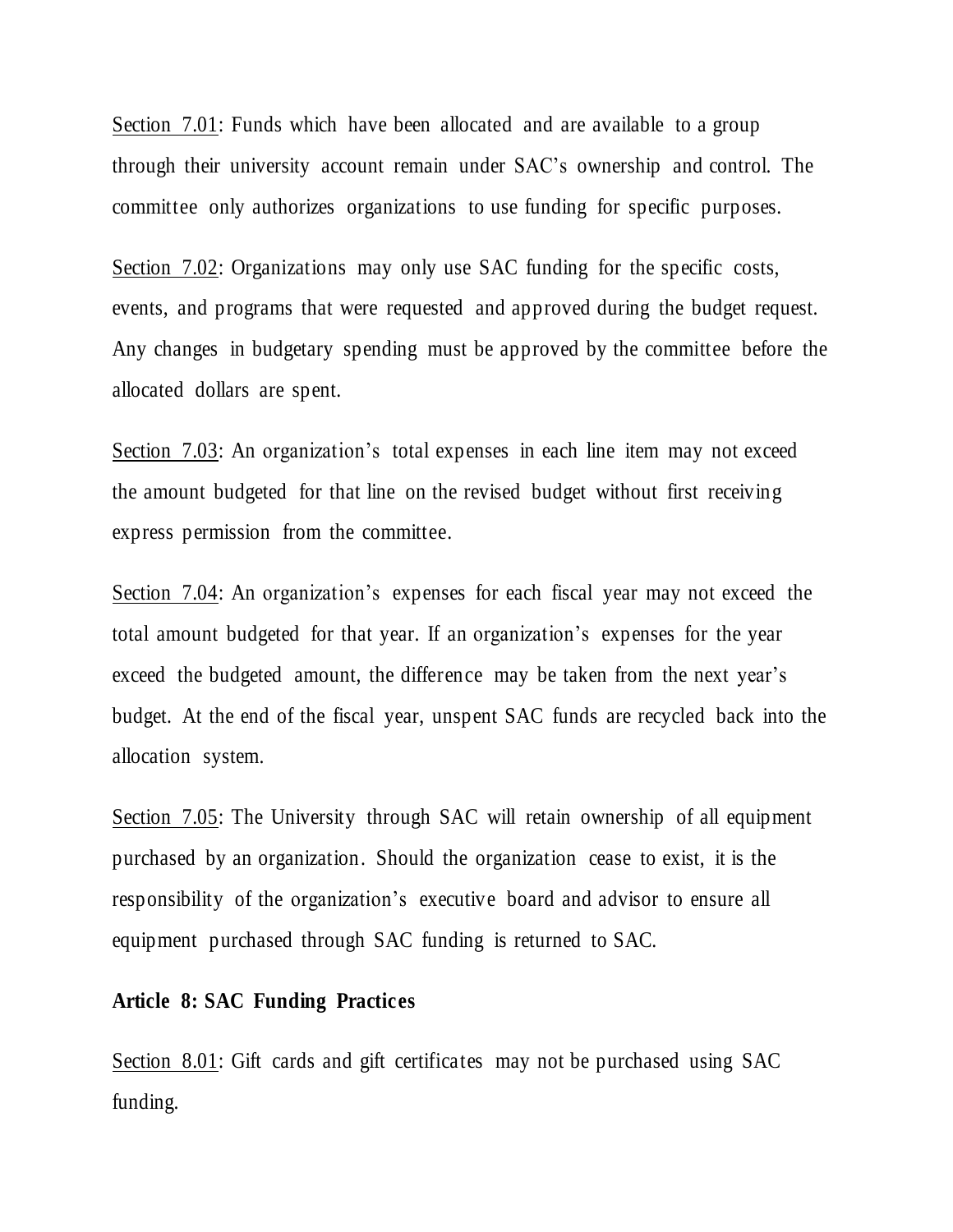Section 8.02: As mandated by UW System Administrative Policy 820, student segregated fees, and therefore SAC funding, shall not be used to fund academic credit-producing activities. These activities should receive tangible support from the related department, school, or college. Direct funding, release time for faculty advisors, or use of equipment would be appropriate means of academic department support and should be funded from that department, not SAC.

Section 8.03: No funds will be allocated for the purchase of clothing for advertising purposes, unless they will serve as uniforms for security purposes and will remain with the organization rather than individual members.

Section 8.04: Before the purchase of equipment will be funded by SAC, the requesting group must provide the following:

- a.) A specified University employee designated to keep track of the equipment and who uses it;
- b.) A safe location on campus for the items to be stored; and
- c.) A formal check-out procedure to record who is in possession of the equipment at what times.

Section 8.05: Funding from SAC may not be used on any type of fundraising event. Fundraising events are defined as any type of event, program, service, or otherwise, that is intended to either:

- a.) Make a profit for the group;
- b.) Raise additional funds for another program, event, or activity; or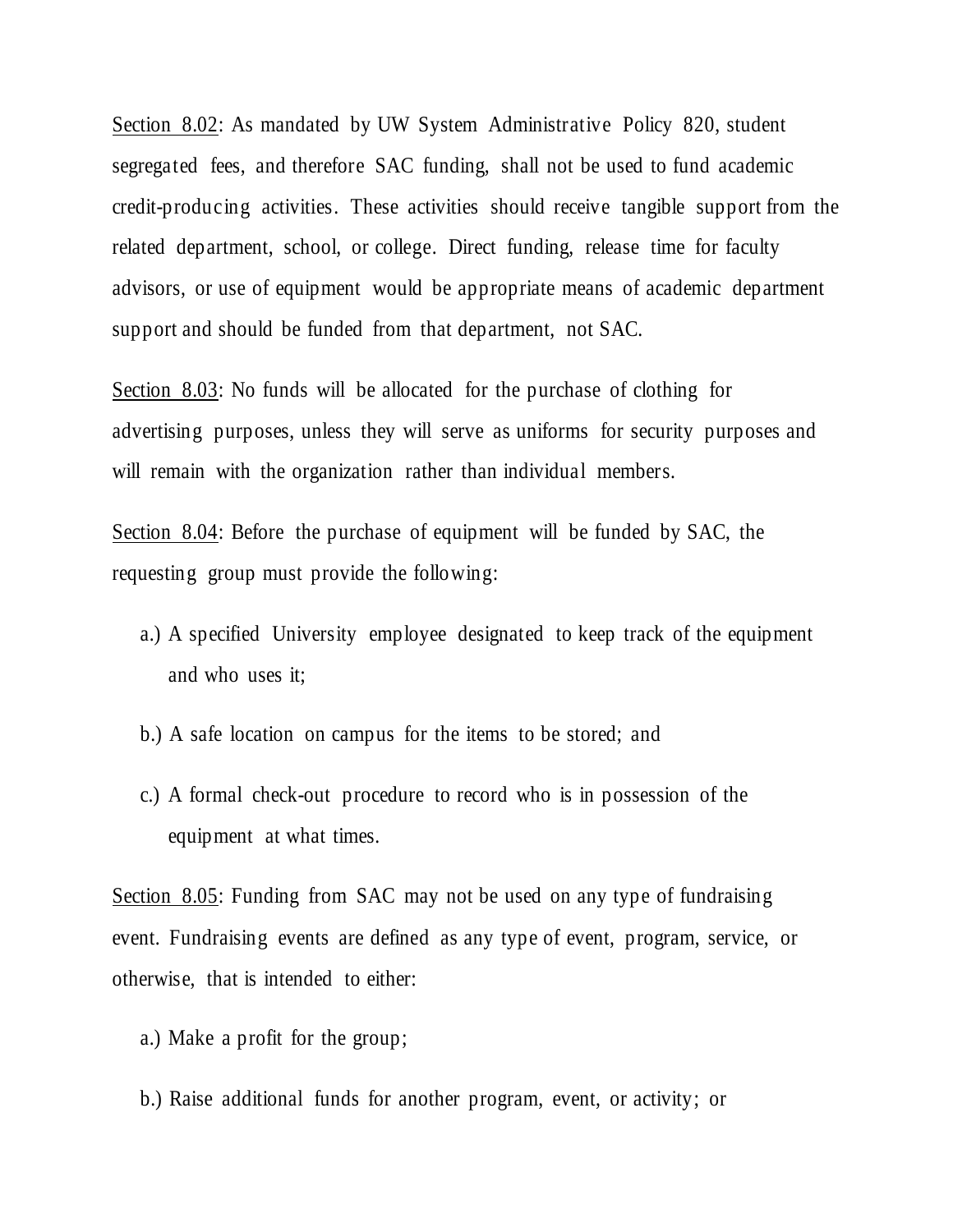c.) Raise money for any other group, organization, or cause.

Groups must use a different source of funding to cover the costs and expenses of the program and should keep the generated funds in a separate account.

Section 8.06: Funding for travel is limited to community, state, national, or regional conferences and community service-based travel. These conferences must be beneficial to more than just the attending student(s). The students who attend the conference must be able to bring back something that will then be beneficial to the whole student body. The SAC will fund no more than 2 conferences or field trips per OSA-recognized student organization per year. Field trips will be limited to bordering states with Wisconsin, with 7 people maximum, per OSA-recognized student organization per year. The SAC will fund a maximum of 4 community service based travel events (within 15 miles from 800 Algoma Blvd.) per OSArecognized student organization per year.

Section 8.07: Organizations engaging in overnight travel may be reimbursed for food money for up to \$10 per day of the event, including travel days, per student to be administered by the organization's advisor.

Section 8.08: Allocations for individual registration or entrance fees or dues will generally be limited to, but not guaranteed for, 7 people for single-day or 4 people for overnight events. SAC funding for individual registration or entrance fees or dues for events will be awarded on an as-needed basis. In addition, virtual registration or events will be limited to, but not guaranteed for 7 people.

Section 8.09: Funding for airline travel will generally be limited to \$400 per person per ticket.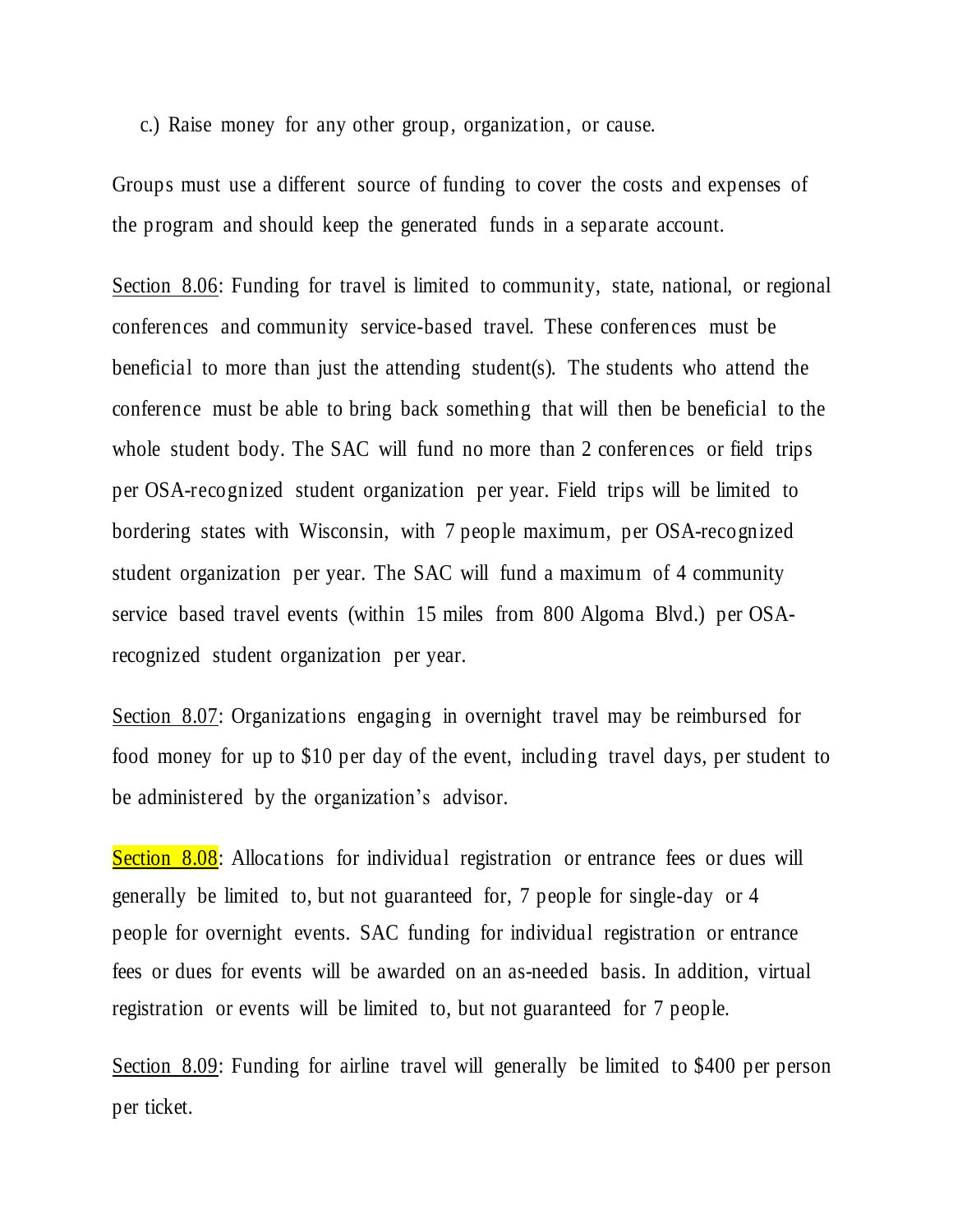Section 8.10: Any contracted compensation for professional services, including speakers, is limited to \$15,000 per organization and any compensation beyond what is contracted, is limited to a maximum of \$25.

Section 8.11: The SAC shall not fund any non-specified co-sponsorships of speakers or presenters with other organizations. All co-sponsorship events must be preplanned and in place to be funded.

Section 8.12: Funding for food at regular meetings or virtual meetings are limited to 2 meetings a year, and a maximum of \$5 per person per meeting unless the funding is essential to the club's purpose or mandate.

Section 8.13: Funding for subscriptions is limited to resources not currently provided to students through university resources, such as Polk Library.

Section 8.14: SAC funds shall not pay for any individual dues or memberships to professional organizations.

Section 8.15: Organizations may not give gifts or donations to any group, organization, or department. The only gifts that are acceptable are small prizes or awards given to students participating in an event or program that is open to the entire student body. This amount will not exceed \$25 per event. Section 8.16: SAC funds shall not pay for any compensations to student assistants

or executive board members of student organizations.

# **Article 9: End of Fiscal Year**

Section  $9.01$ : The fiscal year ends on June  $30<sup>th</sup>$ . At this time, all remaining funds left in the University account of any SAC-funded organization, will be swept up into the SAC holding account. Any negative balances may remain in the group's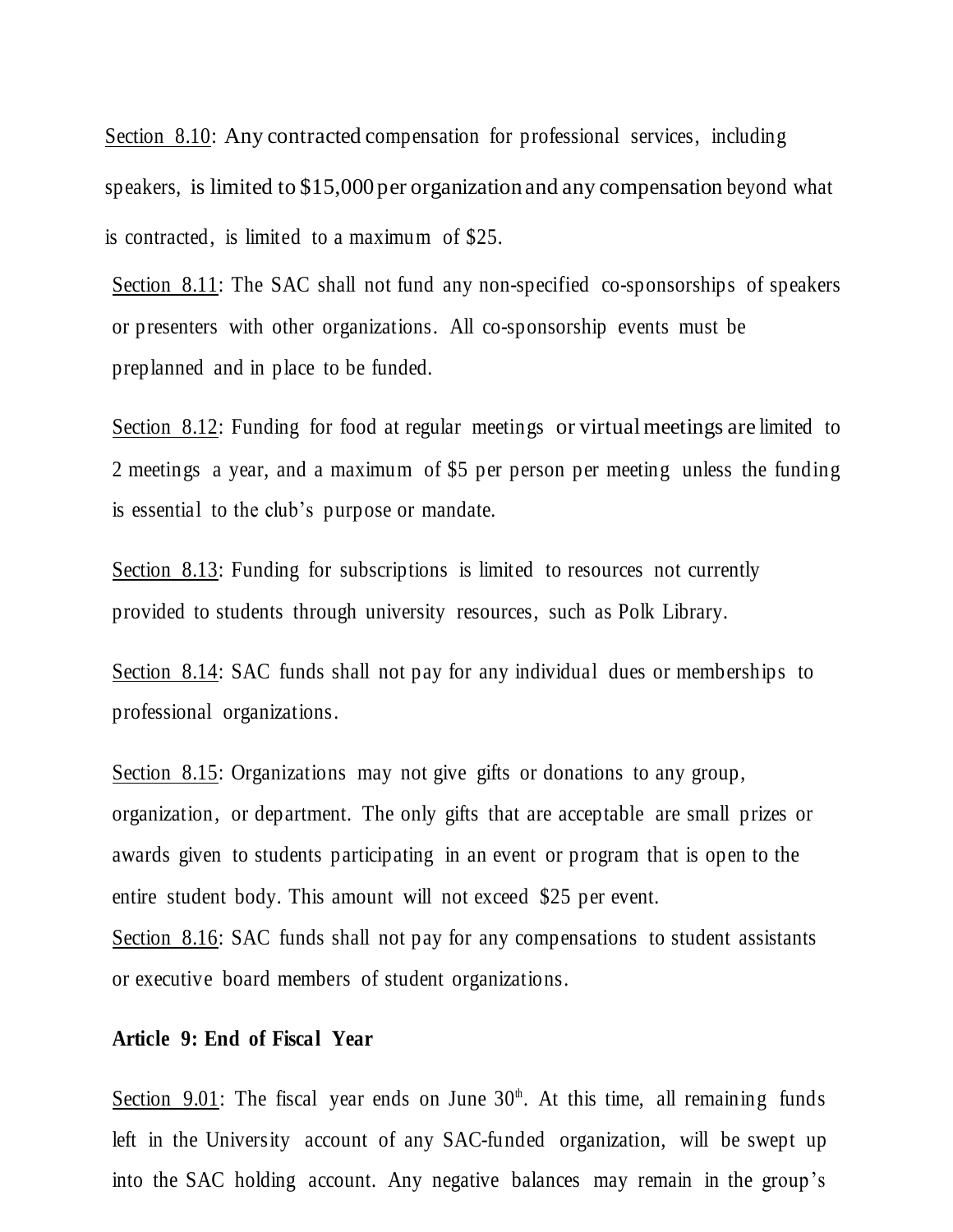account. The negative amount may be deducted from any funding approved for the following year.

# **Article 10: Policy Violation Penalties**

Section 10.01: By requesting and accepting SAC funding, an organization is subject to SAC's PPM, as well as the consequences of using funds in ways that violate the PPM. Along with complying with SAC policies, the organization should also abide by University policies.

Section 10.02: Penalties for the misuse of SAC funds, in violation of the PPM, are at the discretion of SAC. These penalties may include a warning, a frozen account, a monetary penalty either this fiscal year or next, denying one fiscal year of funding, or a recommendation to OSA to revoke recognition rights.

# **Article 11: Appeals Process**

Section 11.01: Once SAC takes final action on the annual budget or any additional allocation decision, the impacted club or organization may file a written appeal of that allocation decision using the following process.

- a.) Notice of an appeal must be submitted in writing to the SAC within two weeks of the committee's original decision notification.
- b.) The appeal must indicate the basis for the appeal. The organization must also state whether the allocation decision is unacceptable due to the funding level provided or due to concerns relating to viewpoint neutrality, as the term was designated in Board of Regents v. Southworth, 529, U.S. 217 (2000).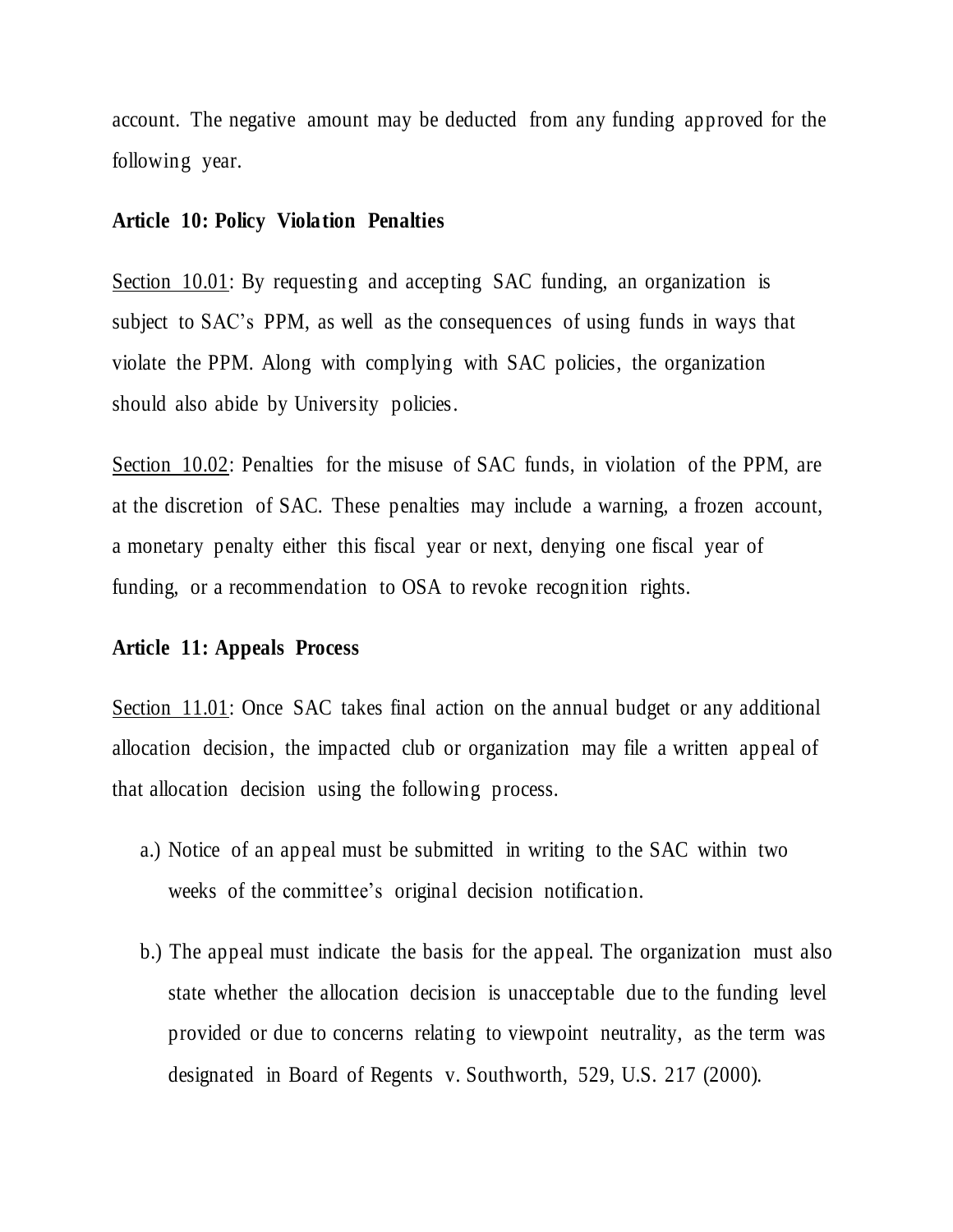- c.) SAC will review the appeal as an item of business at the next meeting and make a final determination. The written decision by SAC will address the grounds for the appeal as presented by the appealing organization.
- d.) SAC decisions may be further reviewed through a second appeal through the UW Oshkosh Campus Appeals Committee. Notice of a second appeal must be submitted in writing to the Appeals Committee within two weeks of receiving the written SAC decision. The Appeals Committee is coordinated through OSA.
- e.) The Appeals Committee shall be comprised of a chair that was previously appointed by OSA, the President-Elect of the Faculty Senate (or designee), the President-Elect of the Senate of Academic Staff (or designee), and three additional student members, as appointed by OSA. A representative from the Dean of Students Office may serve in a non-voting consultative role to the Appeals Committee, as long as they have not been or are currently on SAC. Members of SAC, Student Segregated Fees Committee, or the appealing group are not eligible to serve on the committee. No more than one OSA Senator may serve on the committee. The Appeals Committee, SAC, and the appealing group may request witnesses or information that will lead to an informed or fair decision.
- f.) The UW Oshkosh Campus Appeals Committee will review the appeal as an item of business at the next scheduled meeting and make a final determination. The UW Oshkosh Campus Appeals Committee will attempt